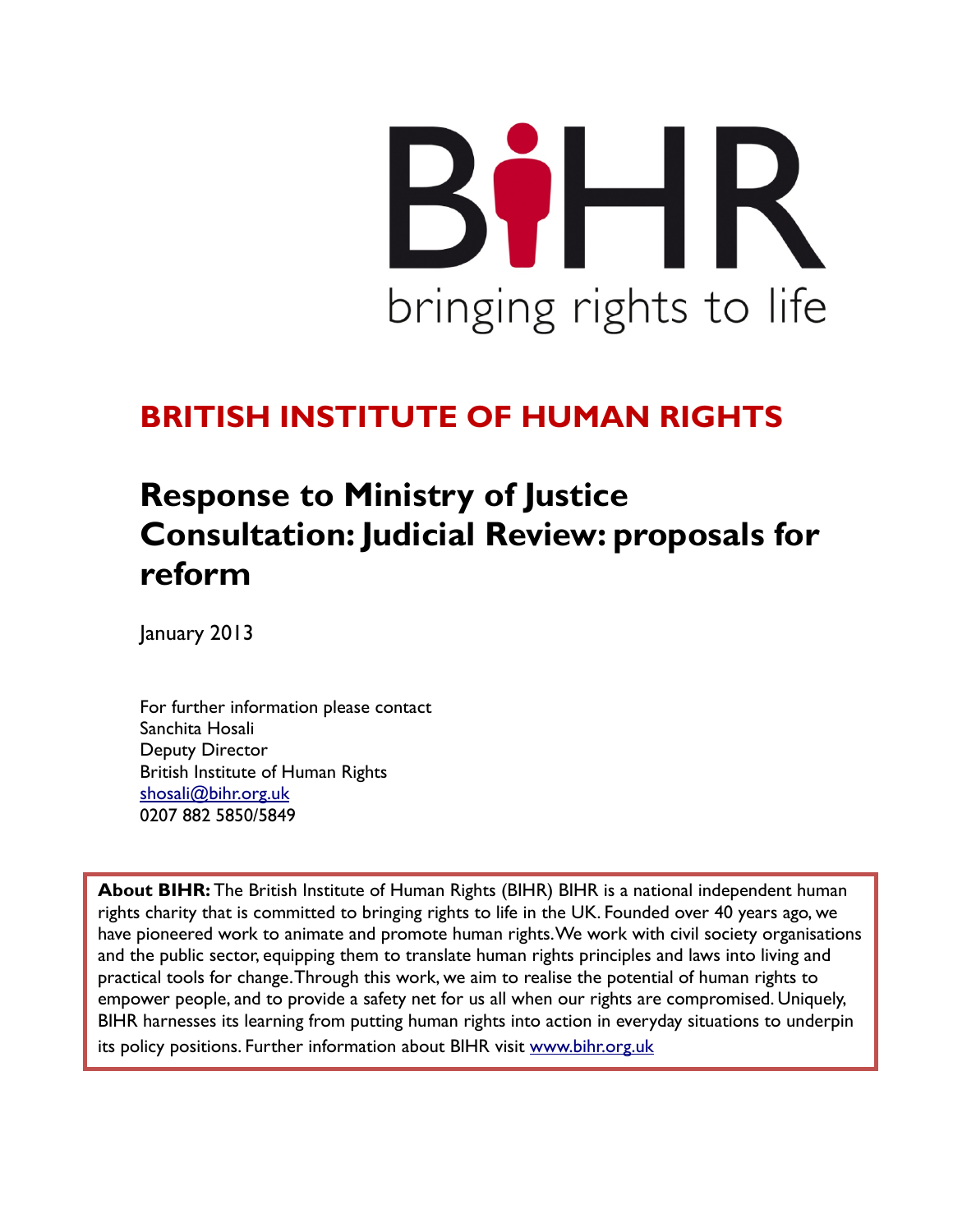#### Introduction

1. The British Institute of Human Rights (BIHR) primarily works beyond the courtrooms, helping to ensure human rights are part and parcel of peoples of everyday lives and public policy and legal developments. Whilst the focus of our work is on the practical application of human rights (particularly as contained in the Human Rights Act 1998 and the European Convention on Human Rights), we believe that access to the courts is important for ensuring legal accountability, and protecting against the misuse and abuse of power. Judicial review is a key mechanism in the UK's constitutional arrangements, helping to ensure a system of checks and balances based on the rule of law. The present consultation on reforming judicial review raises a number of concerns for the protection of human rights and the rule of law, which we address in this response.

## The importance of judicial review

- 2. Ensuring the Government and public bodies are not misusing or abusing power is vital in a democratic society. Judicial review is an important part of our legal system, enabling individuals and organisations seek legal accountability and justice by ensuring the decisions of the Government and public bodies are lawful, fair and transparent. It is certainly welcome that the consultation paper acknowledges judicial review can be thought of the "rule of law in action, providing a key mechanism for individuals to hold the Executive to account."<sup>1</sup>
- 3. However, BIHR is worried that the context for this consultation, and justifications provided within it do not sufficiently recognise the constitutional importance of judicial review. We note that this consultation was announced following a recent speech from the Prime Minister which associates judicial review with red-tape, "bureaucratic nonsense", "time-wasting" and a "massive growth industry" in legal challenges to government policy. $^2$  Similar sentiments are echoed in the consultation.
- 4. We believe judicial review is important in ensuring public bodies are making lawful, fair and transparent decisions. For example we note that judicial review has ensured:
	- the police are accountable for inhuman and degrading treatment in forcibly removing a young man with autism and learning disabilities from a swimming pool and unnecessarily restraining him in a police van whilst dripping wet; $3$
	- local authorities do not unlawfully cut funding for vital services for people experiencing disadvantage and vulnerability, such as women fleeing violence and Rome communities<sup>4</sup>

<sup>&</sup>lt;sup>1</sup> Judicial Review: proposals for reform (2012) para 11

<sup>&</sup>lt;sup>2</sup> David Cameron speech at CBI annual conference, November 2012: <u>http://www.cbi.org.uk/media-centre/news-</u> articles/2012/11/david-cameron-sets-out-plans-to-slash-red-tape-at-cbi-annual-conference/

 $3$  ZH v Commissioner of Police for the Metropolis [2012] EWHC 604 (QB)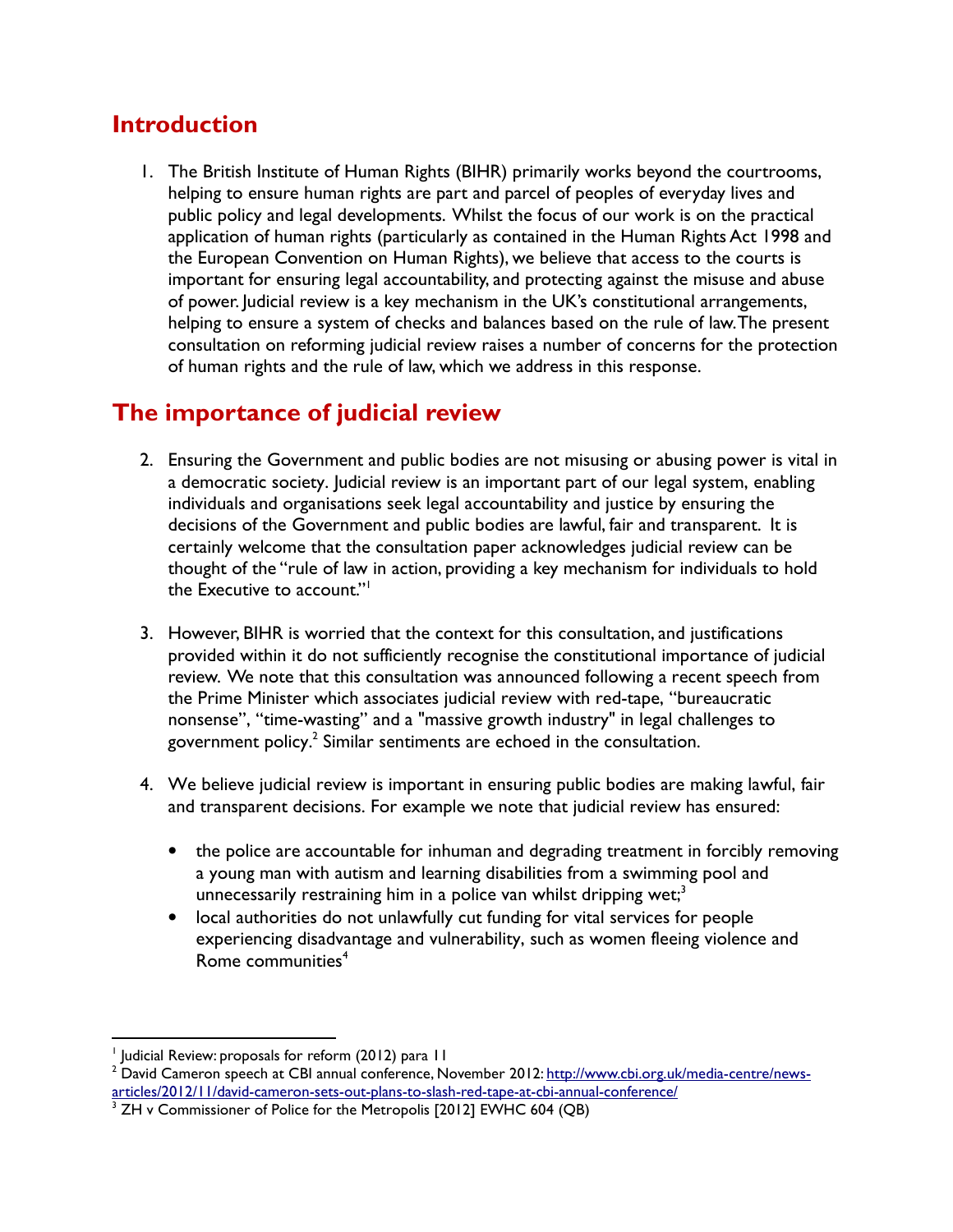- $\bullet$  the inquiry into the deaths of patients of Dr Harold Shipman was held in public:<sup>5</sup>
- Virgin Trains were able to challenge the decision-making process of the Department of Transport in relation to the West Coast Main Line rail franchise, revealing worrying errors in decision-making with significant economic and other consequences<sup>6</sup>

#### Judicial review and human rights

- 5. Judicial review is also one of the ways for ensuring legal accountability for human rights abuses. The specific proposals which suggest changes to planning and procurement cases may raise human rights issues, as we set out below. The wider context, in which judicial review is seen as a burden or red tape, sets a worrying tone for the future of judicial review. For example, should these proposals take place they may set a precedent for further changes to the judicial review system which would have a wider impact on human rights issues.
- 6. The Human Rights Act (HRA) is designed to be a framework law. Through section 6 of the HRA there is a duty to deliver public services which respect rights. The HRA can help guide public-body decision-making and provide the point of reference for individual's everyday dealings and negotiations with public authorities. However, when poor decisions are made it is vital that people at the sharp end are able to seek justice and legal accountability. Judicial review is a vital means for ensuring this legal bite.
- 7. Through our practical work on the ground we know the difference legal accountability can make to people's lives. For example, the family of a girl with Down's Syndrome were able to rely on the possibility of future court action, should a Housing Association continue to refuse to consider the rights of the girl and her family under the HRA when determining a request to move to alternative accommodation. This move was vital to ensure the girl could access a mainstream school, and maintain and develop educational and social relationships (her Article 8 HRA/ECHR rights). Judicial review was not necessary in the end. The Housing Association negotiated a move with the family, and used this experience positively to revise the way its assessment system worked, adopting a social model of disability which considered the rights of its tenants. We also know from our other work with the public sector (including in health and social care and the police) that judicial review can be an important driving force for positive developments in public services to take action.
- 8. Thus, irrespective of whether a person ever takes their case to court, knowing that this is a possibility helps strengthen peoples' dealings with the state., ensuring public services are held accountable. BIHR notes that this strongly chimes with current government

<sup>&</sup>lt;sup>4</sup> See for example R (Kaur and Shah) v London Borough of Ealing (2008) available at http://www.publiclawproject.org.uk/documents/KaurandShahvLondonBoroughofEaling.pdf and http://www.romasupportgroup.org.uk/events.html

<sup>&</sup>lt;sup>5</sup> Wagstaff v Secretary of State for Health (2001) I WLR 292

<sup>&</sup>lt;sup>6</sup> See for example: http://www.bbc.co.uk/news/business-19809717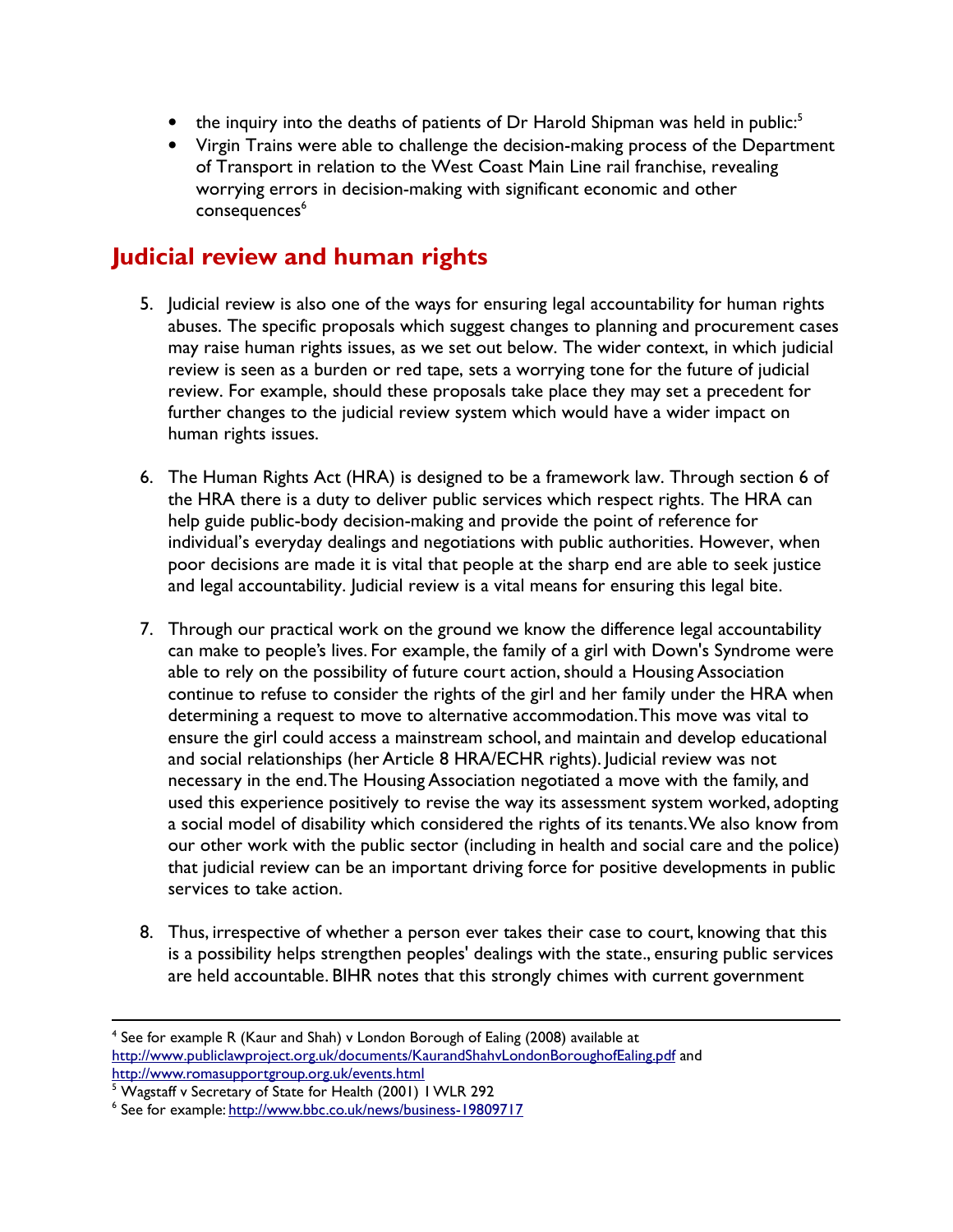policy around empowering people, active citizenship and demands for accountability within public services. Yet this does not appear to be reflected in the consultation paper.

9. Finally, we note that restrictions placed on accessing judicial review, may raise concerns under the Human Rights Act and the European Convention on Human Rights. The HRA was, in part, passed to ensure people in the UK have an effective remedy for breaches of ECHR rights in the domestic system. The European Court of Human Rights has been clear that our ECHR rights must be "practical and effective" and not "theoretical or illusory". Access to judicial review is one of the main ways taking legal action when human rights issues are at stake. It is there for important to ensure that reforming judicial review is not incompatible with human rights obligations.

#### The shortened consultation period

- 10. We are concerned that that this consultation has taken place over a very short period, which, owing to the Christmas and New Year holidays, has left only 24 working days for people to respond to this consultation. We believe that public consultation is an important means of ensuring people have the opportunity to tell the Government what they think about possible changes to law and policy. It is part of the process of ensuring the Government is accountable to and seeks the views and evidence of the public. We are therefore concerned that the short-time frame will restrict the ability or individuals and groups to respond to this consultation.
- 11. We are also concerned that the curtailed consultation period may be contrary to The Compact,<sup>7</sup> the agreement between the Government and the voluntary and community sector which outlines a way of working. Paragraph 2.4 states the Government will "Give early notice of forthcoming consultations, where possible, allowing enough time for CSOs [community sector organisations] to involve their service users, beneficiaries, members, volunteers and trustees in preparing responses. Where it is appropriate, and enables meaningful engagement, conduct 12-week formal written consultations, with clear explanations and rationale for shorter time-frames or a more informal approach." We are concerned that his has not happened with the judicial review consultation. The consultation is taking place over less than six-working weeks. Judicial review is a matter that is likely to be important to many voluntary sector groups, but the shortened time-frame is likely to negatively impact on their ability to involve service-users etc. which may mean people's views, experience and evidence are not considered. Given the nature and substance of this consultation, an "informal approach" appears inappropriate.

### Evidence base for the proposals

 $^7$  'The Compact: The Coalition Government and civil society organisations working effectively in partnership for the benefit of communities and citizens in England.', 2010.

http://www.compactvoice.org.uk/sites/default/files/the\_compact.pdf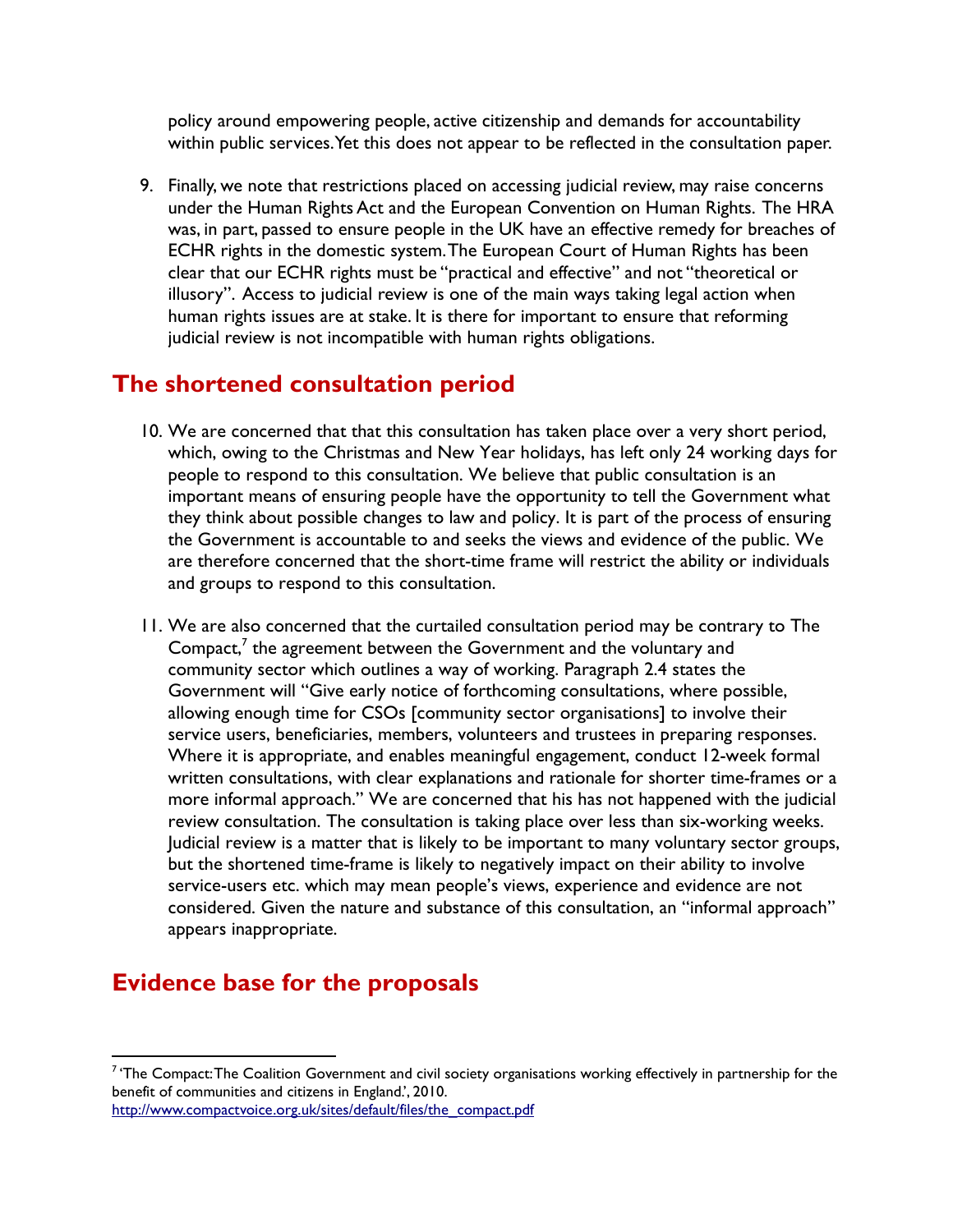- 12. We are particularly concerned that there does not appear to be a sound evidence base for proposals in the consultation. The paper refers to unidentified "anecdotal evidence", "concerns" it is assumed that unidentified parties hold and phenomena that "seem" to exist. $^8\,$
- 13. We also note that where evidence is provided in the consultation paper it does not appear to support the case for change put forward in the paper, e.g. the relationship between the volume of judicial review cases and reducing the time limits for applications (see below para 17). Additionally, recent research Bondy and Sunkin<sup>9</sup> on this issue, calls into question a number of the assumptions on which the case for change is made; we highlight these below.

#### Equality Impact Assessment

14. We note that the consultation's equality impact assessment has not been completed. We believe it is likely that the proposals will have a disproportionate impact on disadvantaged groups and people in vulnerable situations. As noted below this may include people who have been detained, people with mental health problems, Gypsies and Travellers, as well as other disadvantaged groups who are often those most at risk of human rights abuses. This is all the more worrying in light of reductions to legal aid and access to legal advice and representation. We would be concerned if the proposals in the consultation paper were implemented without properly assessing the impact.

#### Question 1: Proposed changes to the time limits

- 15. Access to justice is at the heart of a democratic society such as the UK. This means that people should have the ability to challenge Government actions and decisions which adversely affect them. We note that the current time limit for bringing a judicial review is three months, and cases must be brought promptly. We believe the current times and checks are already rigorous. We are worried that proposals to change times may reduce peoples' access to justice and undermine legal accountability.
- 16. We are concerned that reducing time limits may reduce access to justice for people and groups in disadvantaged or vulnerable situations. For example, a person who is detained, and/or those with limited financial resources may find it difficult to access information or consult lawyers. This could particularly affect people with mental health problems who have been detained. We also note that changes to planning time limits may have a particular impact on Gypsy and Traveller communities, as planning decisions can often raise issues about the right to respect for private and family life (Article 8, Human Rights Act).
- 17. We are also concerned that the proposed reductions are not based on sound evidence. The consultation identifies increases in the number of judicial review cases is the main

<sup>&</sup>lt;sup>8</sup> Consultation paper in paras 64, 78, 35 and 49.

<sup>&</sup>lt;sup>9</sup> http://www.publiclawproject.org.uk/documents/TheDynamicsofJudicialReviewLitigation.pdf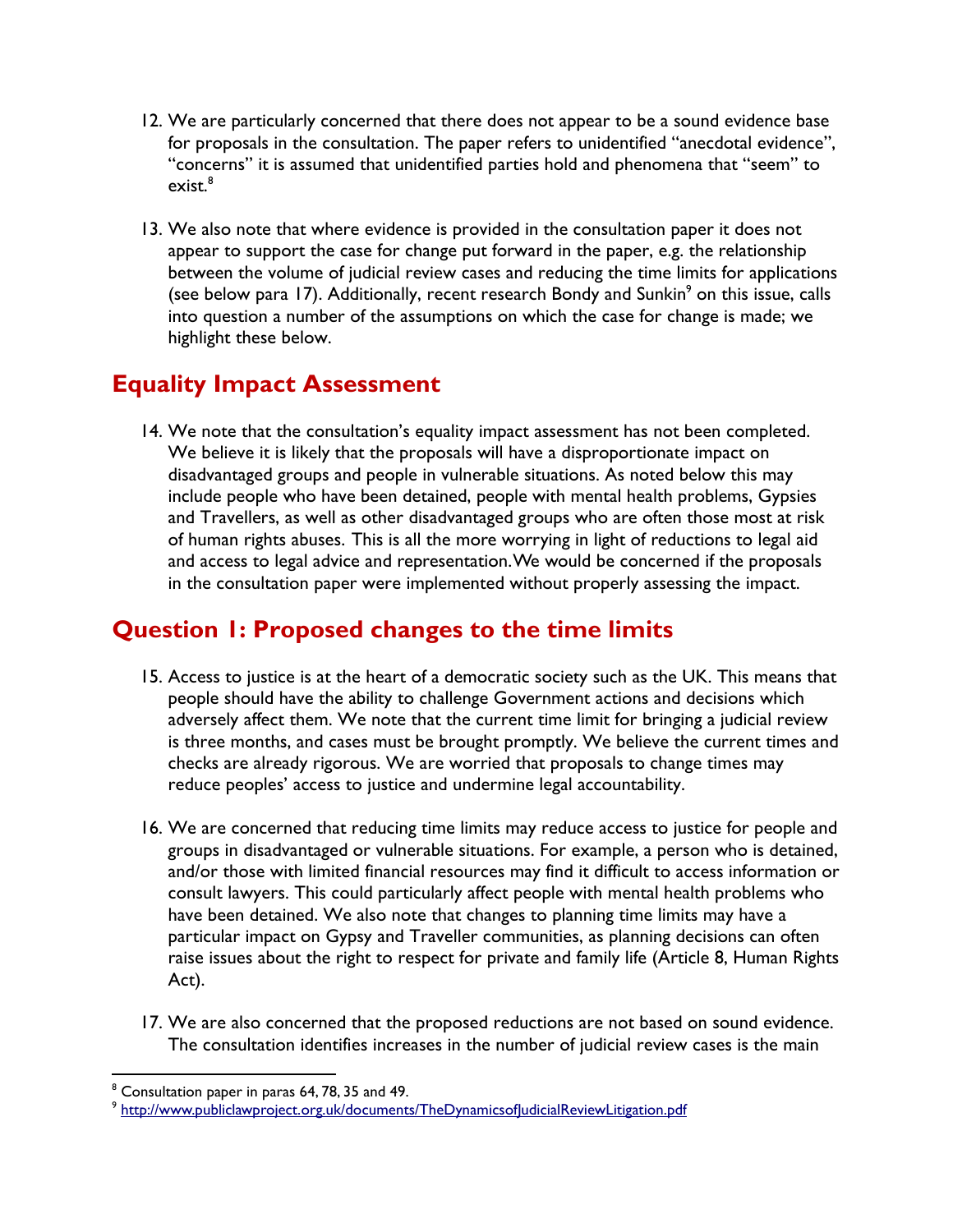problem which needs addressing. The proposed reductions will take effect in planning and procurement cases. However, as the graph on p.10 of the consultation document shows, these are not areas where there have been increases in judicial review. We also note recent research which suggests that shorter time likely to increase pressure on claimants to file a case and reduce space for settlement, and this may effectively lead to an increase in litigation.<sup>10</sup>

- 18. For those experiencing on-going abuse of their human rights, especially those who have difficulties in accessing the legal system, the proposed restriction in time to bring their claim may mean there are at not able to seek justice. For example, a person who has been detained and not realised the detention could be unlawful until after three months has passed may lose the ability to challenge to this decision. This could have a particular impact on the rights of people with mental health problems.
- 19. We also note that changing the "start-time" for the three month deadline for on-going or multiple abuses may not be compatible with human rights law; under the European Convention on Human Rights a person is still within time for bringing a legal case if the abuse is on-going.

#### Question 4: seeks views on other types of case in which a shorter time limit might be appropriate

- 20. BIHR is particularly concerned by this question. The wider context of this consultation, in which judicial review is seen as a burden or red tape, sets a worrying tone. Should these proposals proceed, we are worried that they will set a precedent for further change to the judicial review system which will impact more widely on human rights issues.
- 21. We believe that judicial review is an important means of holding public bodies to account for misuse and abuse of power; it is vital for ensuring public monies are spent appropriately and decisions, policies and practices are fair, transparent and just. As we noted above, judicial review serves an important function in our constitutional system, including in ensuring the protection of people's basic human rights. We would have serious concerns about future proposals to reform access judicial review which would impact on people's basic human rights.

### Questions 7-13: removing the right to have an oral renewal hearing

22. We are worried that proposals to remove the right to have an oral renewal hearing may adversely affect people's access to justice and legal accountability. The ability to

<sup>&</sup>lt;sup>10</sup> Varda Bondy and Maurice Sunkin, 'Judicial Review Reform: Who is afraid of judicial review? Debunking the myths of growth and abuse.' http://ukconstitutionallaw.org/2013/01/10/varda-bondy-and-maurice-sunkin-judicial-reviewreform-who-is-afraid-of-judicial-review-debunking-the-myths-of-growth-and-abuse/